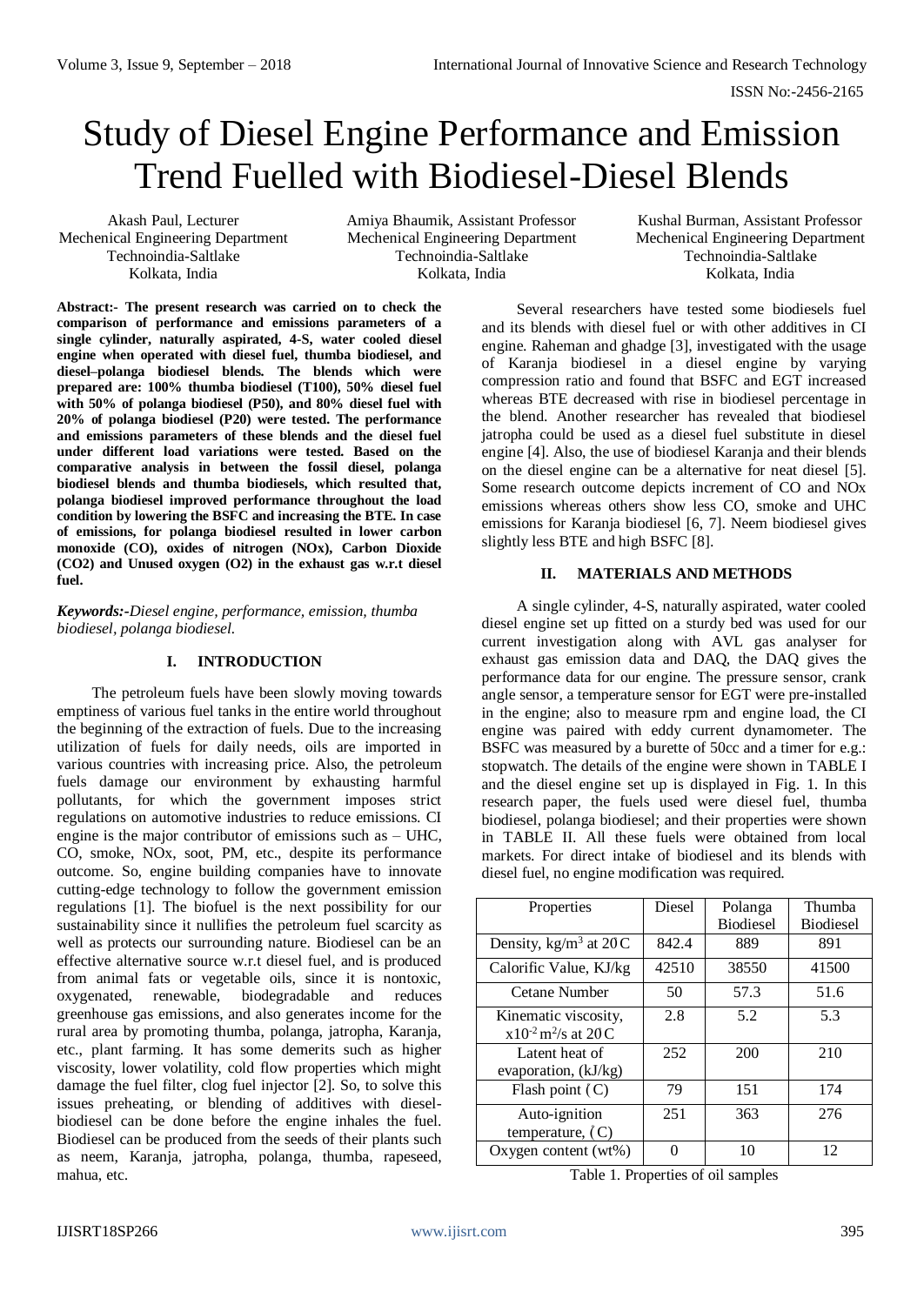

Fig 1:- Experimental engine arrangement

The fuels prepared for this investigation are  $-$  diesel fuel (D100), neem biodiesel 100% (B100), polanga biodiesel 20% with addition of diesel 80% (B20), and ethanol 10% with addition of diesel 90% (E10). Initially, the engine was fuelled with diesel fuel and was tested at various loads as such: 0%, 25%, 50%, 75% and 100%, to get the base data and to make a comparison in between the variation of performance and emission data of different fuel samples. Before experimenting with a new blend, the engine was operated for sufficient time till the last drop to wipe out the leftover fuel from the previous experimentation. Special attention was taken to maintain the constant speed (i.e., 1500rpm) of the engine and the authenticity of the data is also increased by taking 3 consecutive readings of individual blends and averaging them to get the final data for the diesel engine. The entire experimentation is conducted at an closed temperature of  $25-27$  <sup>o</sup>C. The performance output data such as BTE and BSFC were displayed on the DAQ system. The exhaust emissions such as CO, UHC and NO<sub>X</sub> were measured by AVL 5 gas analyzer.

| Parameters               | Details                     |  |
|--------------------------|-----------------------------|--|
| Make-Model               | Kirloskar-Varsha            |  |
| No. of Cylinder          | Single                      |  |
| Bore X stroke            | 75 mm X 80 mm               |  |
| Max. power               | $3.12 \text{ kW}$           |  |
| <b>Compression Ratio</b> | 20:1                        |  |
| Engine speed             | 1500 rpm                    |  |
| <b>CC</b> Position       | Vertical                    |  |
| Ignition method          | <b>Compression Ignition</b> |  |

Table 2. Engine details

## **III. RESULT & DISCUSSIONS**

The performance and emission characteristics of a high speed diesel engine at various loads from 0% load to 100% load fueled with thumba biodiesel and polanga biodiesel and its diesel blends are discussed below as per the results obtained.

#### *A. Brake Thermal Efficiency*

Fig. 2 illustrates the change in the brake thermal efficiency (BTE) as a function of load. From the figure, we find that the BTE for diesel fuel was higher with the increase in load condition as compared to thumba and polanga biodiesel blends. The reason might be because of the high viscosity and density of biodiesel which results in poor atomization of fuel and finally leads to the poor combustion. The BTE of P50 blend was highest among all the other fuel blends. The BTE of P50 was maximum during the 100% load in comparison to blends.

## *B. Brake Specific Fuel Consumption*

Fig. 3 illustrates the change in the brake specific fuel consumption (BSFC) with the variation of load. The BSFC of diesel fuel decreased as compared to thumba and polanga biodiesel blends with the increase of load. Biodiesels have more BSFC than diesel fuel at each load condition and increase with the increasing blending percentage of biodiesel. Both thumba and polanga biodiesel blends have low CV, increased density and viscosity as compared to diesel fuel, in contrary, it resulted into poor atomization and the formation of charge particles with biodiesel blends. So, more fuel is required in order to generate the same sum of power output as the biodiesel percentage in the blend increases. The BSFC of P50 blend was decreased among the other biodiesel blends but it was more than diesel fuel.



Fig 2:- Brake thermal efficiency Vs Load



Fig 3:- Brake specific energy consumption Vs Load

#### *C. Carbon Monoxide*

Fig. 4 illustrates the change in the Carbon Monoxide (CO) with the variation of load. The CO emission decreases with the conversion of CO to CO2 at the exhaust, because of the rise in combustion temperature with increment of load at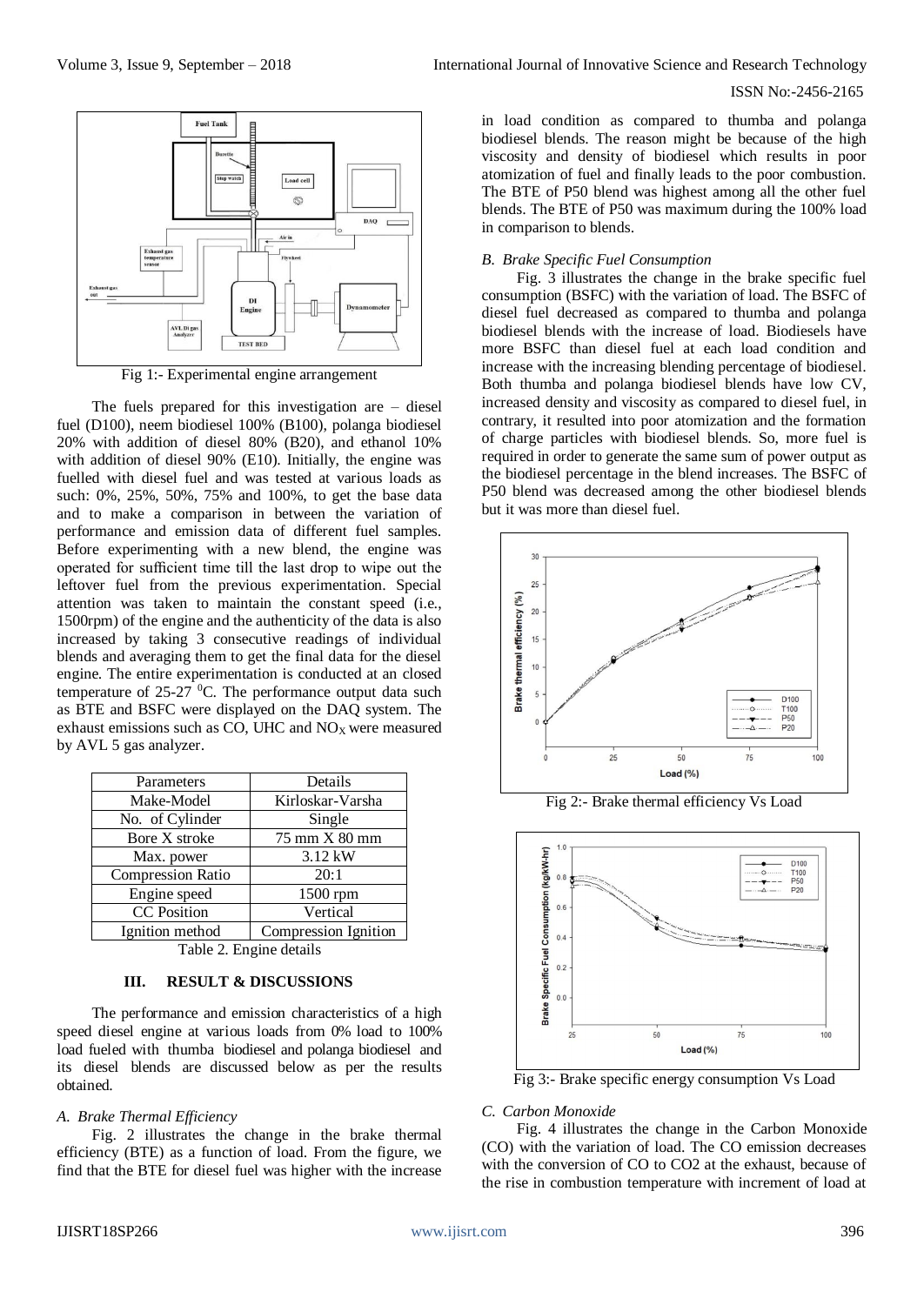constant speed. The diesel fuel had the maximum CO emission throughout the entire operation and the least was by P20 blend. The biodiesel blends showed the reduction in CO emission in the exhaust with the increment of load, which can be because the presence of oxygen content in biodiesel.

#### *D. Unburnt Hydrocarbon*

Fig. 5 illustrates the change in the Unburnt hydrocarbon (UHC) with the variation of load. The UHC emission is developed because of lots of individual hydrocarbons mixture in the fuel sample supplied to the CI engine as well as partially burned hydrocarbons developed on the combustion mechanism. The UHC emission increased but decreased with the rise in load condition. The UHC emission was maximum for neat diesel fuel and least was for T100. These decreases of UHC emission for T100 are due to the increased cetane number and gas temperature of biodiesel.



Fig 4:- Carbon monoxide Vs Load



Fig 5:- Unburnt Hydrocarbon

#### *E. Oxides of Nitrogen*

Fig. 6 illustrates the change in the Oxides of Nitrogen (NOx) with the variation of load. The NOx emission shows a decreasing value for thumba and polanga biodiesel blends when compared to diesel fuel. NOx is produced by the maximum cylinder temperature. The CN of diesel and T100 fuel is quite higher which leads to better combustion resulting in higher gas temperature in the CC and exhaust gas. Also, the percentage of oxygen in the biodiesel blends led to the decrease in NOx emission.

#### *F. Carbon Dioxide*

Fig. 7 illustrates the change in the Carbon Dioxide (CO2) with the variation of load. The CO2 emission was increased throughout for diesel fuel as compared to other fuel samples. The P20 blend showed the least CO2 among all the other fuel samples.

#### *G. Unused Oxygen*

Fig. 8 illustrates the change in the unused oxygen (O2) with the variation of load. The O2 emission was higher in all load conditions for diesel fuel as compared to other fuel samples. The P20 blend showed the least O2 emission among all the other fuel samples.



Fig 6:- NO<sub>x</sub> V<sub>s</sub> Load



Fig 7:- Carbon Dioxide Vs Load



Fig 8:- Unused Oxygen